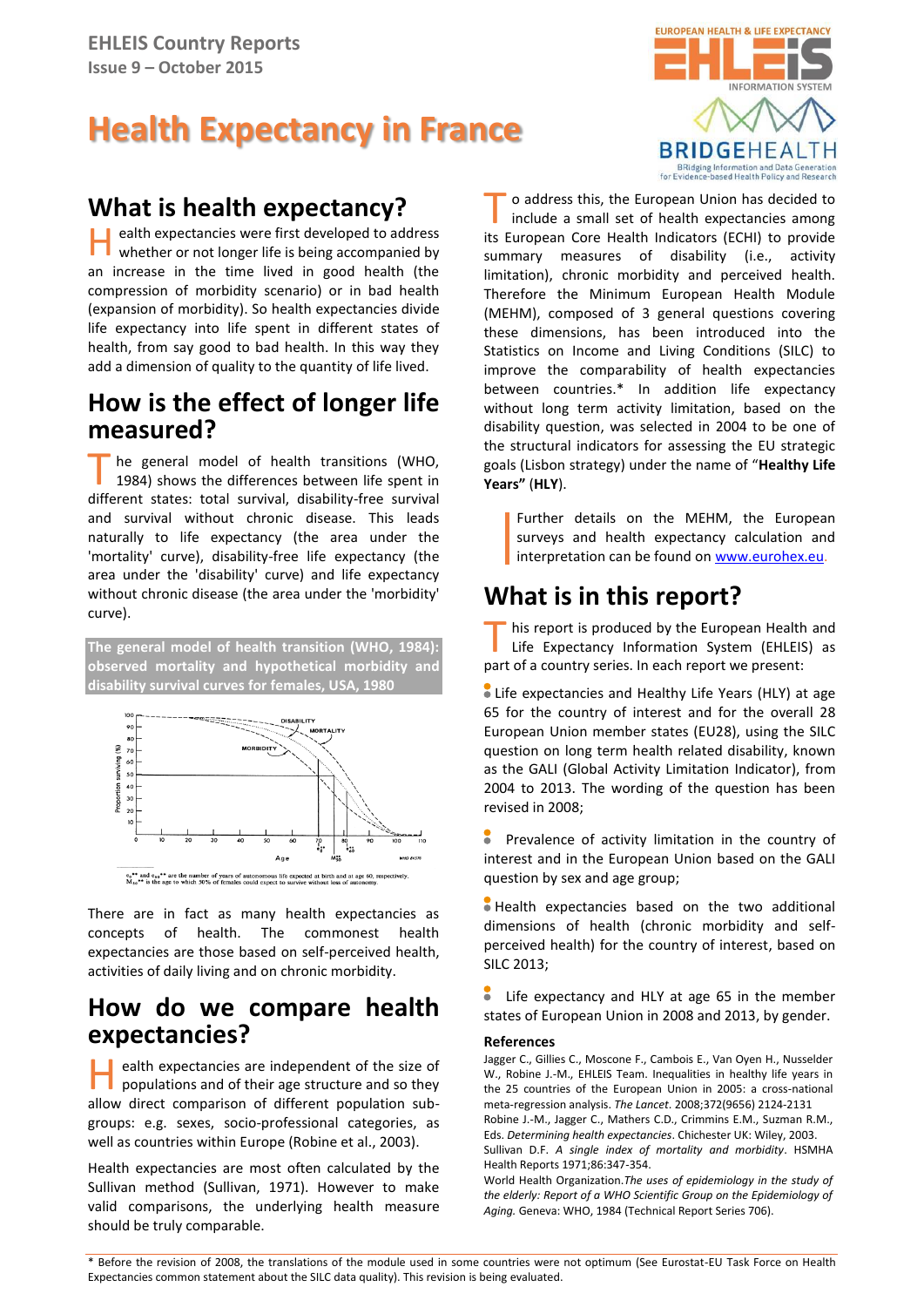**Life expectancy (LE) and Healthy Life Years (HLY) at age 65 for France and the European Union (EU28) based on SILC (2004-2013)**

### **Key points:**

French life expectancy (LE) at age 65 has increased by 1.5 years for women and 1.6 years for men over the period 2004-2013. By 2013 LE for both sexes was the highest in the EU28, the EU28 average being 21.3 for women and 17.9 for men. The HLY series, initiated in 2004 with the SILC data continues the earlier stable trend for France and is above the EU28 average of 8.6 for women and 8.5 for men. In 2013 women and men at age 65 can expect to spend respectively 45% and 51% of their life without *self-reported longterm activity limitations*  respectively. Since 2009 HLY notably increased in France for men and women. Note that the wording of the GALI question was marginally changed in France in 2008 to better reflect the EU standard. The small yearly variations observed since 2007 (decrease for men in 2008 or for women in 2009) are possibly due to random fluctuations. Between 2004 and 2013, the proportion HLY/LE (%), higher for men than women, remained stable for women and slightly increased for men. We can underline the strong contrast between the excellent rank of France in the EU28 for LE at age 65 and the middle rank for HLY.



**Prevalence of activity limitation in France and in the European Union (EU27) based on the GALI question, by sex and age group (SILC, Mean2011-2013)**



Reports of limitation in usual activities strongly increase with age in the European Union and women systematically report slightly more activity limitation than men. Compared to the mean trajectory by age observed in the European Union in the 3 years (2011-2013), France tends to display a similar prevalence rate of activity limitation before 55 years and a lower after this age for both sexes.

These results should be interpreted with caution as samples sizes in the SILC survey vary remarkably; for instance in 2013 they ranged from 5429 in Denmark to 38039 in Italy. In 2013, the sample size for France comprised 10988 women and 9996 men aged 16 years and over.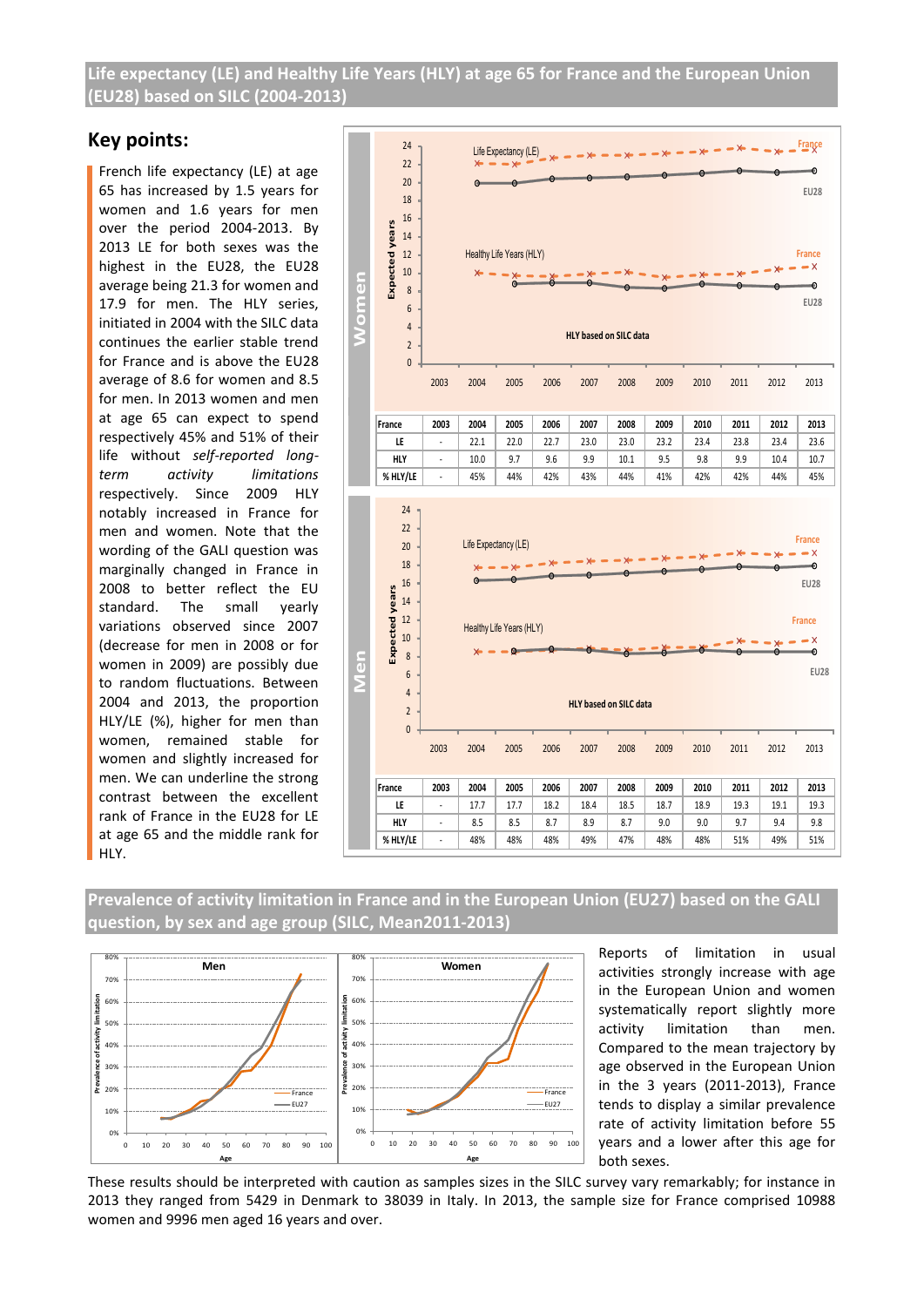**Life and health expectancies at age 65 based on activity limitation (Healthy Life Years), chronic morbidity and perceived health for France (Health data from SILC 2013)**



### **Key points**:

In 2013, LE at age 65 in France was 23.6 years for women and 19.3 years for men.

Based on the SILC 2013, at age 65, women spent 10.7 years (45% of their remaining life) without activity limitation (corresponding to Healthy Life Years (HLY)), 7.3 years (31%) with moderate activity limitation and 5.5 years (23%) with severe activity limitation.\*

Men of the same age spent 9.8 years (51% of their remaining life) without activity limitation compared to 5.8 years (30%) with moderate activity limitation and 3.7 years (19%) with severe activity limitation.\*

Although all health expectancies were greater for women than men, women spent a larger proportion of their life in ill health and these years of ill health were more likely to be years with severe health problems.

These results should be interpreted cautiously given the lack of the institutional population, such as people living in nursing home.

*\*These may not sum to Life Expectancy due to rounding*

# **Publications and reports on health expectancies for France**

- Cambois E, Blachier A, Robine JM. Aging and health in France : an unexpected expansion of disability in mid-adulthood over recent years. European Journal of Public Health 2012;doi:10.1093/eurpub/cks136.
- Cambois E, Robine JM. Tendances et disparités d'espérance de vie sans incapacité en France. Actualité et dossier en santé publique 2012, 80 :28-32.
- Indicateurs synthétiques relatifs à la morbidité déclarée-l'état de santé de la population en France rapport 2015 p53-62. [http://www.drees.sante.gouv.fr/IMG/pdf/rappeds\\_v11\\_16032015.pdf](http://www.drees.sante.gouv.fr/IMG/pdf/rappeds_v11_16032015.pdf)
- La santé en France et en Europe : convergences et contrastes p136-144. [http://www.hcsp.fr/docspdf/avisrapports/hcspr20120301\\_santeFranceEurope.pdf](http://www.hcsp.fr/docspdf/avisrapports/hcspr20120301_santeFranceEurope.pdf)
- Cambois E., Laborde C., Romieu I., Robine J.-M. Occupational inequalities in health expectancies in France in the early 2000s: Unequal chances of reaching and living retirement in good health. *DemographicResearch*. 2011; 25(12):407-436.
- Sieurin A., Cambois E., Robine J.-M.*Les espérances de santé en France : une tendance récente moins favorable que dans le passé*. Document de travail INED, 2011 (30p).
- Gilgenkrantz S. Les inégalités sociales face à la mortalité et aux incapacités [Social inequalities in disability-free life expectancy in France]. *Med Sci*. 2008; 24(4):415-418.
- Cambois E., Laborde C., Robine J.-M. A double disadvantage for manual workers: more years of disability and a shorter life expectancy. *Popul Soc*. 2008(441).
- Cambois E., Clavel A., Romieu I., Robine J.-M. Trends in disability-free life expectancy at age 65 in France: consistent and divergent patterns according to the underlying disability measure. *Eur J Ageing*. 2008; 5(4):287-298.
- Lievre A., Jusot F., Barnay T., Sermet C., Brouard N., Robine J.-M., Brieu A.-M., Forette F. Healthy working life expectancies at age 50 in Europe: a new indicator. *J NutrHealth Aging*. 2007;11(6):508-514.
- Pérès K., Jagger C., Lièvre A., Barberger-Gateau P. Disability-free life expectancy of older French people: gender and education differentials from the PAQUID cohort. *Eur J Ageing*. 2005;2(3):225-233